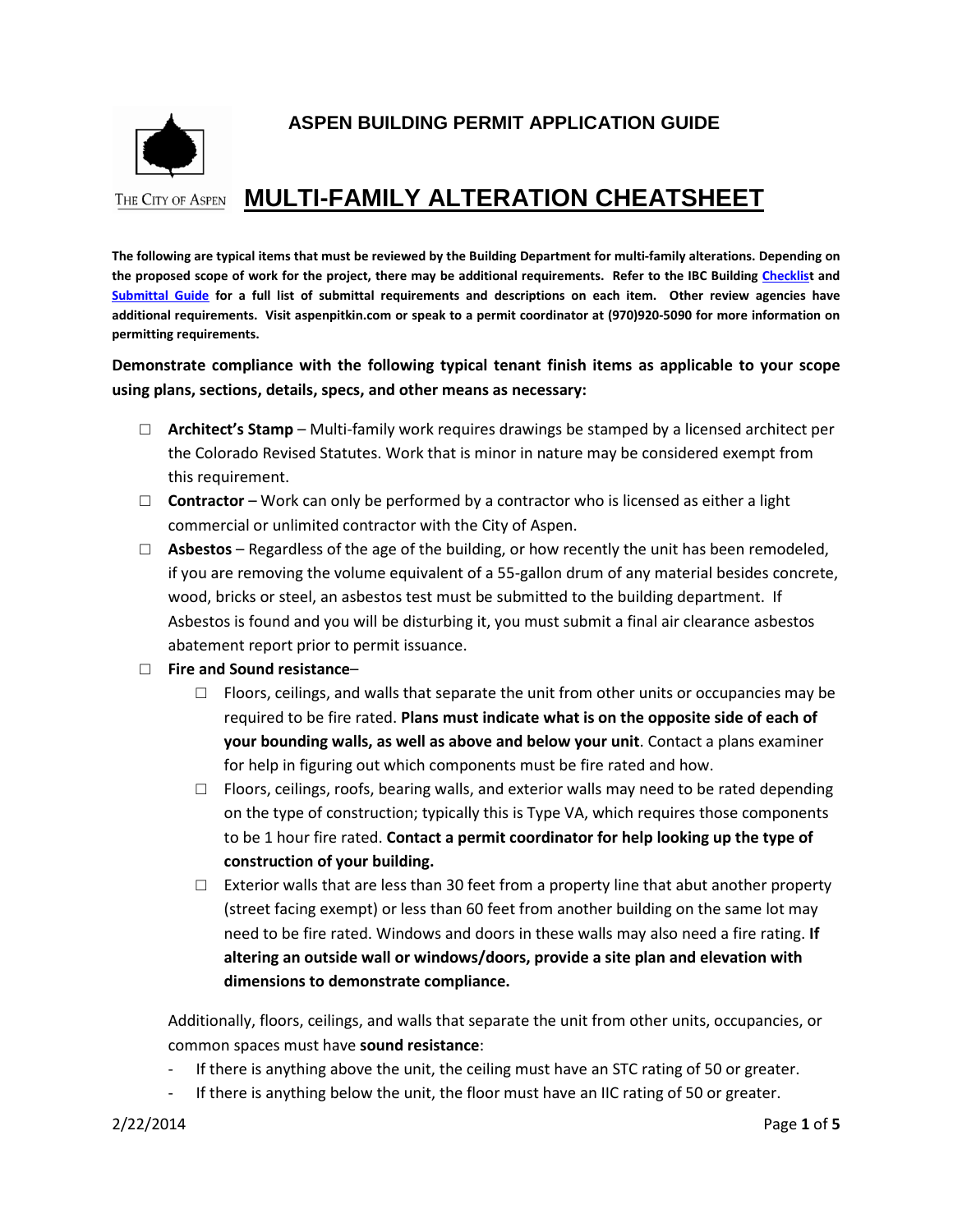- If there is anything beside the unit, the wall must have an STC rating of 50 or greater.

**If more than 32 square feet worth of drywall is disturbed in a fire rated assembly, you must bring it up to current code.** Label all fire and sound rated assemblies on the plans to reference a detail and a listed and tested assembly. Print out the full installation instructions of each listed and tested assembly on the plans. For IIC ratings, you may submit a cut sheet of a floor underlayment product that will achieve the necessary IIC of 50 or more with your floor construction type. Listed and tested assemblies can be from one of the following:

o [UL Listings](http://database.ul.com/cgi-bin/ulweb/LISEXT/1FRAME/FireResistanceWizard.html) o [Gypsum Manual \(GA-600 Fire](https://bulk.resource.org/codes.gov/bsc.ca.gov/sibr/org.gypsum.GA-600-09.pdf)  [Resistance Design Manual\)](https://bulk.resource.org/codes.gov/bsc.ca.gov/sibr/org.gypsum.GA-600-09.pdf) o From a manufacturer if the assembly was tested to UL 263 or ASTM 119.

o [2009 IBC section 720](http://publicecodes.cyberregs.com/icod/ibc/2009/icod_ibc_2009_7_sec020.htm)

o [2009 IBC section 721](http://publicecodes.cyberregs.com/icod/ibc/2009/icod_ibc_2009_7_sec021.htm)

o [ESR reports \(ICC Evaluation Service\)](http://www.icc-es.org/Evaluation_Reports/)

o [California Office of Noise Control](http://www.toolbase.org/PDF/CaseStudies/stc_icc_ratings.pdf)

o Other as approved by City of Aspen

\*\* See the Sample Fire and Sound Assemblies Guide for a list of typical assemblies.

### □ **Penetrations in fire resistive assemblies**

Any fixtures, pipes, vents, conduit, framing, or other items that penetrate through a fire rated assembly must be protected per 2009 IBC 713. Some common examples below:

- **Bathroom exhaust fan: if installed in a fire resistant rated ceiling or roof, requires a ceiling** radiation damper. If installed in a dropped ceiling which is not part of a fire resistant assembly, no protection is required, unless the duct penetrates an assembly. In this case one option would be to use 26 ga. rigid duct and fire caulk the annular space.
- **Dryer duct: one option would be to use 26 ga. rigid duct and fire caulk the annular space.**
- Recessed light can: if installed in a fire resistant rated ceiling or roof, requires either a drywall box enclosure or a rated 'hat'. If installed in a dropped ceiling which is not part of a fire resistant assembly, no protection is required, but it must be IC rated if in contact with insulation. All cans must be sealed and gasketed if they are in a roof (thermal envelope).
- Ductwork extending through a rated roof (through penetration, not membrane): one option would be to use 26 ga. rigid duct and fire caulk the annular space.
- Ductwork penetrating other rated assemblies (through or membrane): fire damper required.
- □ **Dropped Ceilings, Soffits, and Furred Walls -** This applies to the attachment of finishes or furring to any assemblies that are required to be either fire-rated or non-combustible and is separate from the firerated assembly requirement.

If furred 1 ¾ inches or less, do one of the following:

- 1. Fill spaces with Class A material.
- 2. Fill spaces with inorganic, non-combustible material.
- 3. Fireblock 8 feet in all directions.

If set out (furred) greater than 1 ¾ inches: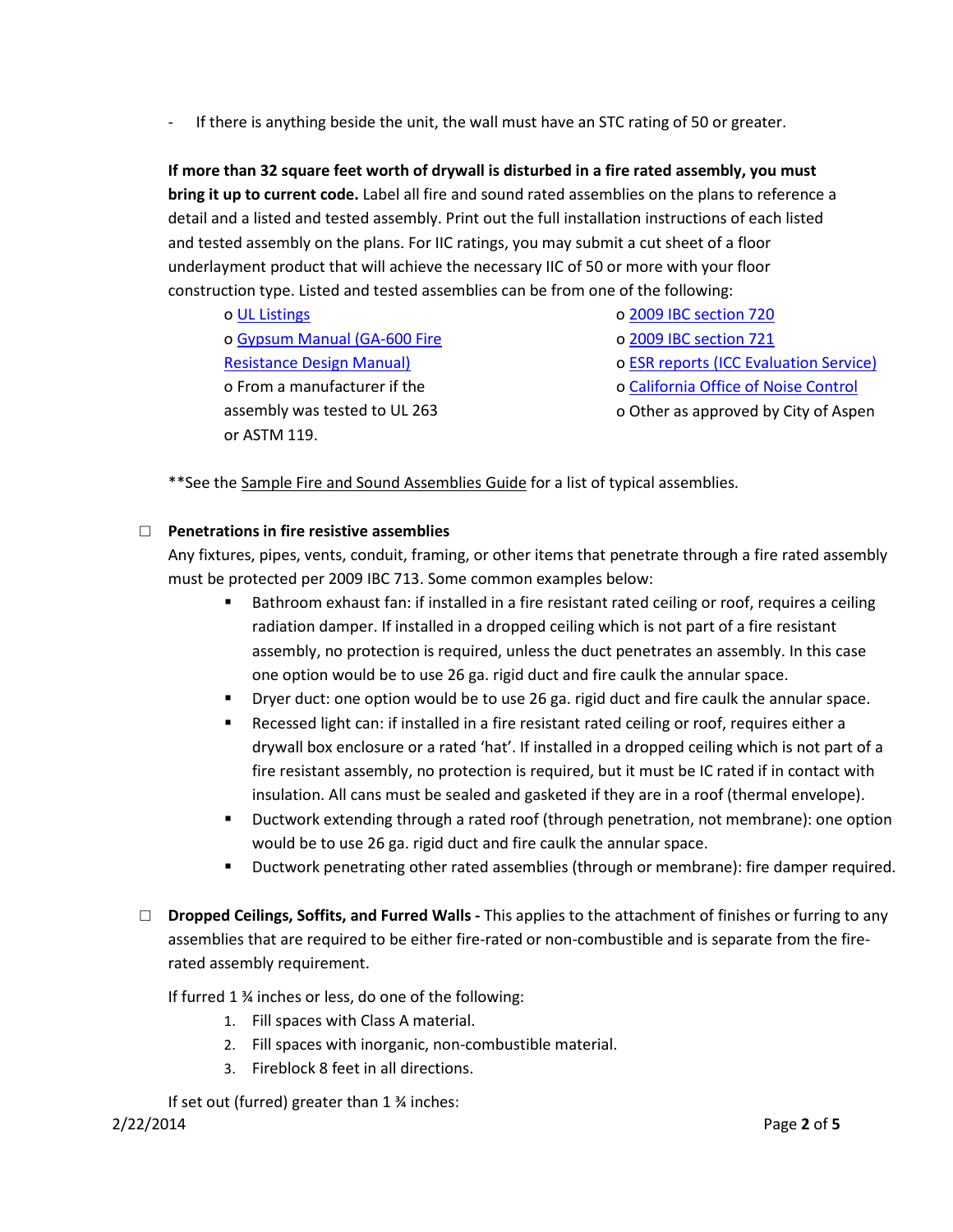## **Framing members, hangers, and other assembly members must be non-combustible.** *You may*

*not use wood.* In Type III and V construction only, you may use fire retardant treated wood or non-combustible framing.

AND do one of the following:

- 1. Use a Class A finish material (such as drywall).
- 2. Fill spaces with inorganic, non-combustible material.
- 3. Fireblock 8 feet in all directions.
- 4. Protect both sides with fire sprinklers



- □ **Fireplace Details** Any new or altered fireplaces require a [fireplace registration form.](http://www.aspenpitkin.com/Portals/0/docs/businessnav/BuildorRemodel/Fireplace%20OR%20Woodstove%20Registration.pdf) For new direct vent fireplaces, provide the installation instructions. For new or altered wood burning or gas log fireplaces, provide a fireplace detail with the following:
	- o Type (ie: gas log, direct-vent, wood burning)
	- o Site built or factory made
	- o Dimensions, including firebox opening
	- o Firebox and chimney/flue clearances to combustibles
	- o Firebox and hearth extension dimensions and construction
	- o Firebox and hearth extension support. Gas log fireplaces must be

supported by non-combustible underpinnings to grade, with no wood in the load path.

- o Exterior air supply
- o Gas log fireplaces must have gasketed doors or an interlocked electronic damper and outdoor combustion air (2009 IECC 402.4.3, IBC 21)
- □ **Washer/Dryer** Show on the floor plans. If installing in a new location, show the dryer exhaust duct routing and vent termination. If creating a new termination, show distance to nearby operable windows, doors, and common walkways/sidewalks. If running new ductwork, note method of penetration protection if it penetrates a rated assembly (see fire resistive penetrations section).
- □ **Kitchen Hood** If the new hood exhausts greater than 400 cfm, you must provide makeup air. The air is not necessarily required to be tempered but it must be interlocked with the hood. Demonstrate how you will accomplish this on the plans.
- □ **Electric panel** Any alteration surrounding an electric panel must maintain a 30" wide by 36" deep working space that extends to the underside of the ceiling framing. Panel may not be located in a closet.
- □ **Hot water heater/ boiler**
	- Pan and drain required
	- New vent or piping? See fire resistive penetration section.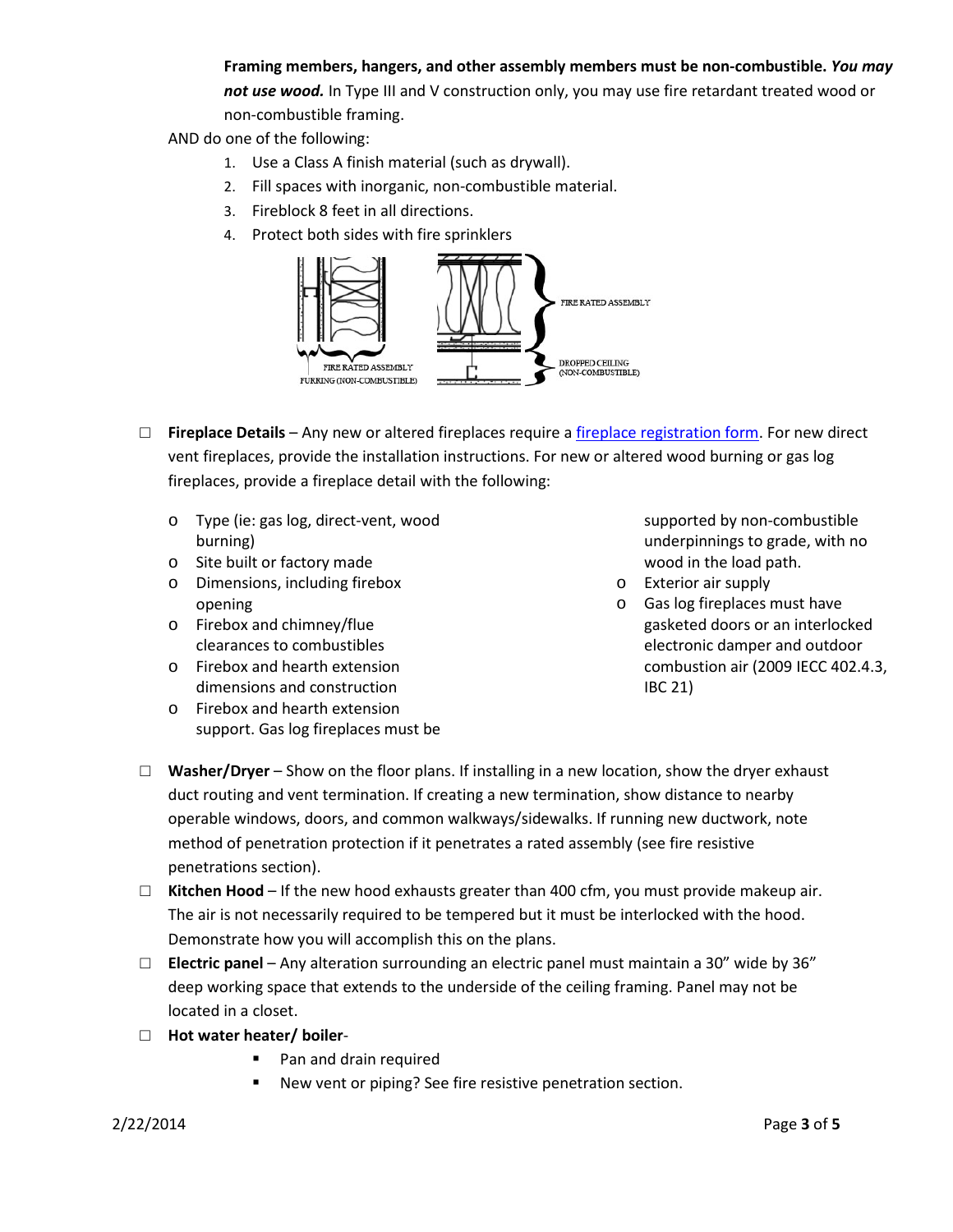- □ **A/C, fan coil, mini split, etc**
	- Show location and provide access and working space
	- Condensate drainage required
	- Rooftop locations: provide height, distance from roof edge, roof slope, and access. If equipment or access is less than 10' from roof edge, guardrails or safety anchors required. Greater than 16' in height: permanent ladder required.
	- New piping or ductwork? See fire resistive penetration section.
- □ **Lighting**  At least 50% of all lamps in new permanent light fixtures must be high efficacy per 2009 IECC 404.1. Include a lighting plan with a schedule that tallies the number of fixtures with high efficacy lamps vs. those without.
- □ **Thermal envelope**
	- Any exposed stud or joist cavities in an exterior wall or roof must be filled with insulation.
	- **If the roof is unvented, you must submit a dew point calculation for the new** insulation. If you disturb more than 32 sq ft of unvented roof in a room, that entire area must be filled with insulation that passes a dew point calculation.
	- Exposed cavities must also be air sealed. If the tightness of the building will increase and you have a fireplace, you may be required to provide exterior air for the fireplace.
- □ **Windows and Doors** For all new windows and doors document the following:
	- Window/Door assembly U factor (2009 IECC requires a maximum of 0.35). Do not use argon U factor.
	- **Safety glazing (tempered glass) where required**
	- Sill height above finish floor and exterior grade if operable
	- Site plan with the following:
		- Distance of the new window/door from the property line or adjacent building.
		- If opening onto a shared egress balcony, show the full means of egress and all units that use it.
		- Distance from vents.

If increasing the size or installing in a location where there was no window or door before:

**Header design stamped by engineer.** 

If the window will be the emergency escape and rescue opening for a bedroom or basement:

- Area of opening when window is open and height above finish floor.
- **Window well and ladder design.**
- □ **Skylights** For new skylights document the following:
	- Skylight assembly U factor (maximum is 0.60). Do not use argon U factor.
	- Laminated glass with 30mil polyvinyl butyral interlayer required (or provide a screen), provide a cutsheet.